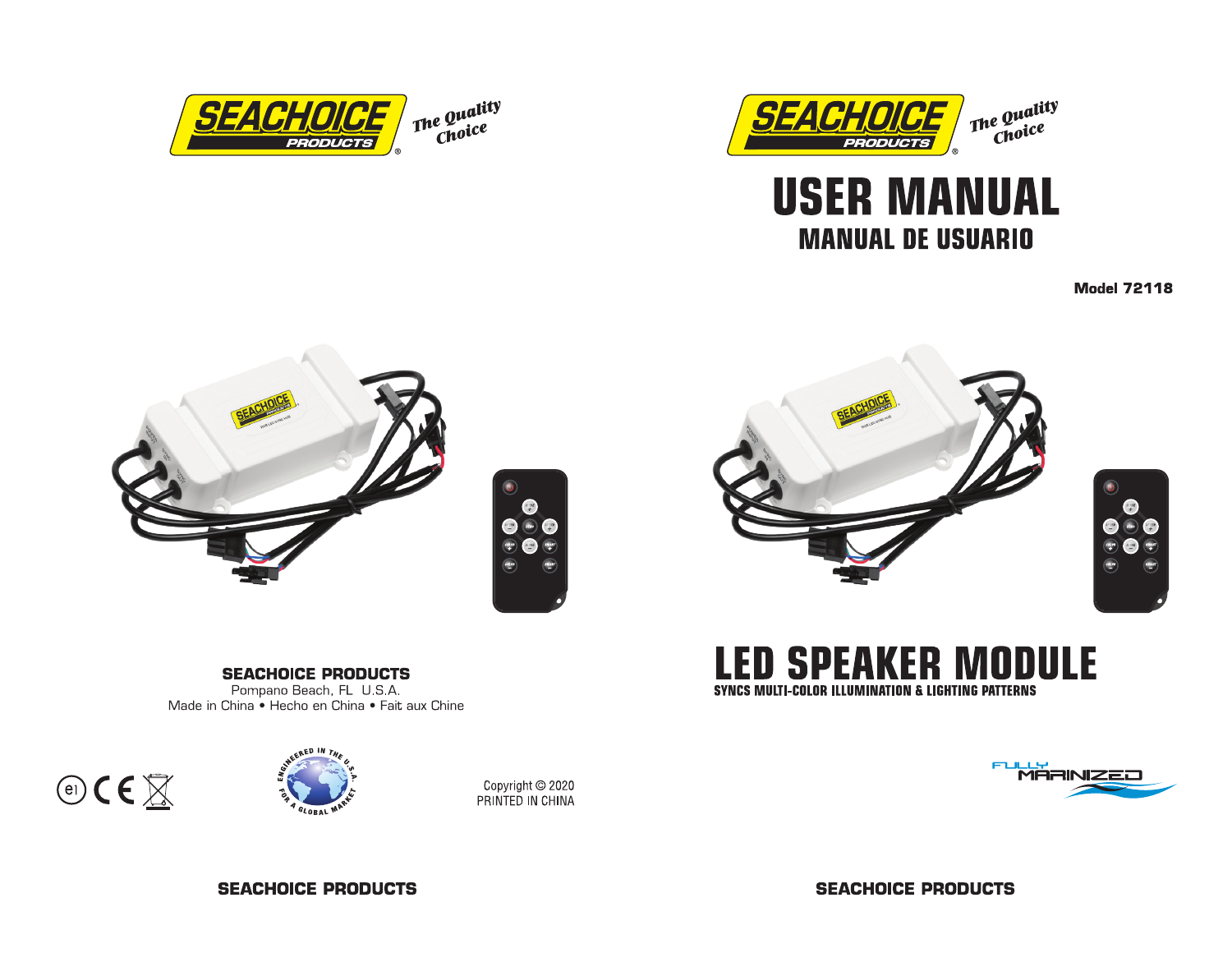#### *GETTING STARTED*

#### *BEFORE INSTALLING THIS PRODUCT*



| 1              | <b>RF CONTROLLER</b>   |
|----------------|------------------------|
| $\overline{2}$ | <b>POWER ON / OFF</b>  |
| $\mathbf{3}$   | <b>MODE UP</b>         |
| 4              | <b>AUTO DEMO</b>       |
| 5              | SPEED UP               |
| 6              | <b>BRIGHTNESS UP</b>   |
| $\overline{7}$ | <b>BRIGHTNESS DOWN</b> |
| 8              | ) MODE DOWN            |
| 9              | COLOR DOWN             |
|                | $10)$ COLOR UP         |
|                | <b>SPEED DOWN</b>      |

**1) RF controller range: Up to 25ft (LoS)**

**2) Do not obstruct the RF remote with metal**

**3) Always keep away from small children**

**4) Do not store in direct sunlight**



**To avoid potential shorts in the electrical system, be sure to disconnect the (–) battery cable before installation. Use this unit with a 12-volt battery and negative grounding only.** 

**malfunction. Failure to do so may result in a fire or**



**When replacing the fuse, be sure to only use a fuse of the rating specified on this product.** 

**To avoid short-circuiting, cover any disconnected leads with insulating tape. It is especially important to insulate any unused wires, which if left uncovered may cause a short circuit. When connecting other devices to this product, refer to the manual for the product to be connected. The black cable is ground, make sure to connect the ground wire first.**

**could result in fire or malfunction. Ensure that the ground cable is properly connected to metal parts of the vehicles body frame or direct to the battery if your vehicle does not have a grounded chassis frame The ground cable of this units power amp and a second powered system must be connected to the frame separately with different screws. If the screw for the ground wire loosens or falls out, it** 



**11 SPEED DOWN** *REPLACEMENT BATTERY - CR2025*